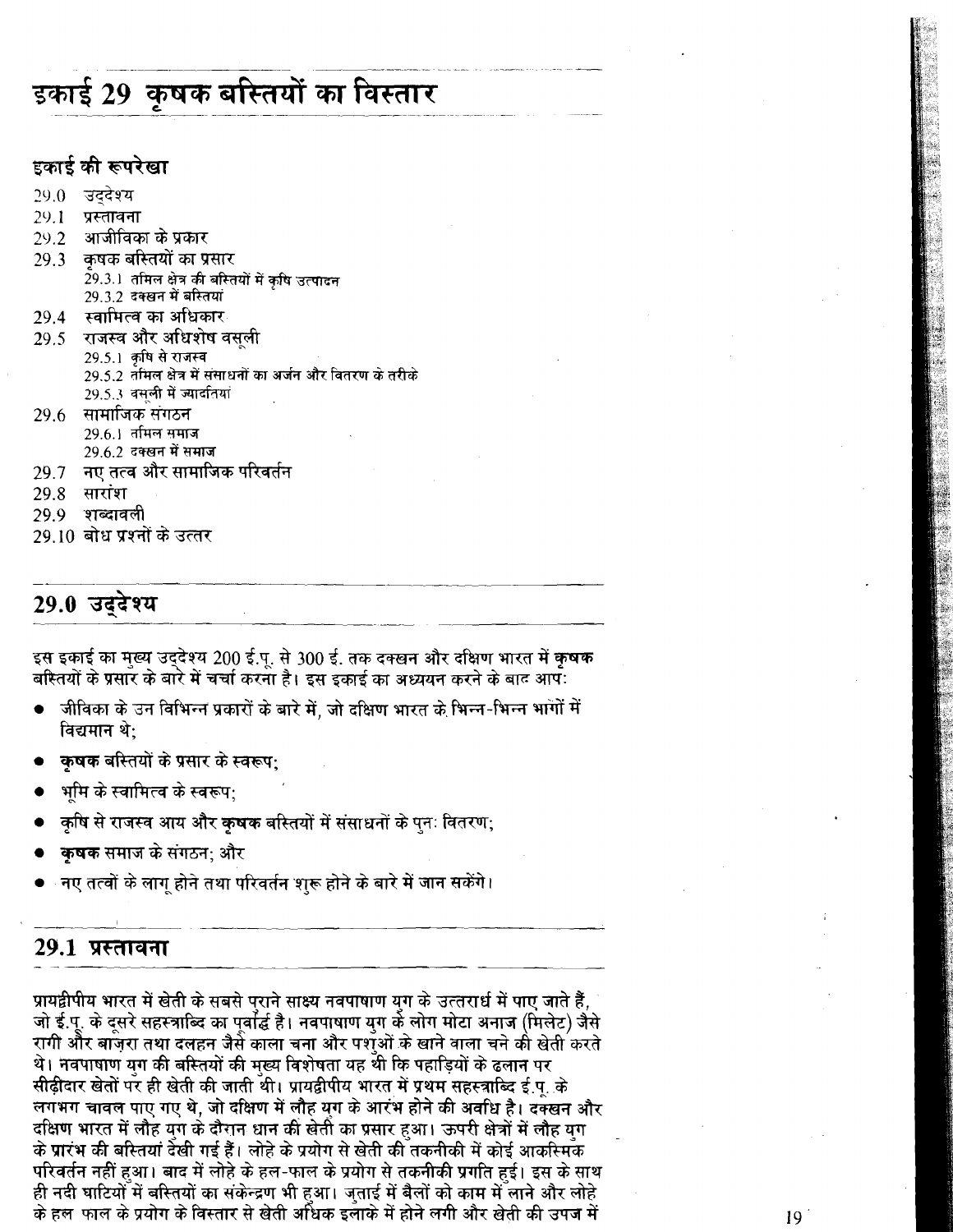भी अप्रत्याशित वृद्धि हुई। इस वृद्धि के अनुसार, जनसंख्या में भी वृद्धि हुई। बाद में बौद्ध मठा और ब्राहमणों जैसे धार्मिक लाभभोगियों को गांवों की भूमि दान देने की प्रथा शुरू होने से कृषक क्षेत्र में उल्लेखनीय परिवर्तन हुआ। उन्हें मौसम की बेहतर जानकारी थी और मौसम र्क बारे में पूर्व-अनुमान भी कर सकते थे। बौद्ध भिक्षुओं और ब्राहमणों को भूमि देने के फलस्वरूप कृषक क्षेत्र में गैर-कृषक वर्ग का प्रवेश शुरू हुआ। इस प्रकार हमें दक्षिण भारत में कृषक बर्रितयों के प्रसार में तीन अवस्थाओं का पता चलता है:

- पहली अवस्था: निम्न स्तर की प्रौद्योगिकी के साथ अपरिष्कृत खेती की प्रथम अवस्था जिसमें खेती केवल पहाडी ढलानों तक सीमित थी।
- दूसरी अवस्थाः प्रौद्योगिकी में पर्याप्त वृद्धि के साथ हल द्वारा खेती और नदी घाटियों में खेती का विस्तार।
- तीसरी अवस्थाः इसमें गैर-कृषक वर्ग का कृषक क्षेत्र में प्रवेश हुआ। इन वर्गों को मौसम, प्रबंधकीय क्षमता और खेती के तरीकों में उपकरणों का बैहतर ज्ञान था।

### 29.2 आजीविका के प्रकार

आजीविका के प्रकारों का निर्धारण कई कारकों द्वारा किया जाता है। जैसे क्षेत्र विशेष की भौगोलिक अवस्थिति, क्षेत्र की प्राकृतिक अवस्था, भौतिक संस्कृति और प्रौद्योगिकी का स्तर। यद्यपि कछ क्षेत्रों में अपरिष्कत तकनीक काफी समय तक चलती रही, परन्तु कुछ अन्य क्षेत्रों ने सामग्री उत्पादन और सामाजिक विकास में प्रगति की। तमिल क्षेत्र में आजीविका के प्रकारों में विविधताएं अधिक स्पष्ट दिखाई देती हैं। आप इकाई 31 में पढ़ेंगे कि प्रारंभिक तमिल संगम कविताओं में तिर्णै (tinai) के रूप में पांच आर्थिक प्रदेशों का उल्लेख है और प्रत्येक आर्थिक प्रदेश की आजीविका का स्वरूप बिल्कल अलग है। ये निम्नलिखित हैं:

- करिंजी (kurinji), पहाड़ और वन:
- मल्लै (mullai), चारागाह जिनमें कम ऊंची पहाड़ियां और छितरे वन थे;
- ्मरूतम (marutam), उपजाऊ कृषि मैदान;
- नेयतल (neytal), समुद्री तट; और
- पालै (palai), शष्क क्षेत्र। मुल्लै या करिंजी भूमि क्षेत्र भीषण ग्रीष्म ऋतु में शुष्क हो जाता था।

करिंजी क्षेत्र में वन जन-जातियां थीं, जिन्हें भिन्न-भिन्न प्रकार से जाना जाता था जैसे क्रवर (kuravar), वेटर (vetar) आदि। उनका मुख्य व्यवसाय आखेट और वन उत्पादों जैसे बास, चावल, शहद और कंद-मूल एकत्रित करना था। वे पहाड़ी ढलानों पर ''काटना और जलाना'' विधि से खेती करते थे और ज्वार, बाजरा तथा दलहन पैदा करते थे। वे विभिन्न प्रकार के औज़ारों जैसे फावड़ा, दराती और लोहे की नोकयुक्त कुदाल का प्रयोग करते थे। ऐसे पहाड़ी इलाके वे थे. जहां मिर्च तथा मसालों की अन्य प्रजातियां काफी मात्रा में पैदा होती थीं। साहित्य में मिर्च की खेती और बागानों में सिंचाई सविधाओं का वर्णन मिलता है।

मुल्लै (mullai) के चारागाहों पर ग्वालों का अधिकार था जो इटैयर (itayar) के नाम से जाने जाते थे। उनकी आजीविका का साधन पशुपालन था। वे दूध उत्पादों का विनियम करते थे। झम कषि भी करते थे और **मोटे अनाज** तथा दलहन एवं मसर पैदा करते थे।

मरूतम या कृषक क्षेत्र अधिकतर उपजाऊ नदी घाटियों में थे जो धान और गन्ने की खेती के लिए उपयुक्त क्षेत्र थे। वे लोग जो उषवर (ushavar) कहलाते थे, जिसका अर्थ हलवाहा है, खेतों की जुताई में लगे रहते थे और अपनी आवश्यकता से अधिक मात्रा में धान पैदा करते थे।

अन्य तिणों के लोग चावलों और प्रमुख खाद्यान्नों के लिए **मरूतम** क्षेत्रों पर निर्भर थे।

नेयतल लोग जो परतवर (paratvar) थे, मछली पकड़ने और नमक उत्पादन में लगे रहते थे। वे अपनी आजीविका उपार्जन के लिए मछली और नमक का विनियम करते थे।

पल्लै क्षेत्र की ग्रीष्म ऋतु एक नियतकालिक घटना है। वहां ग्रीष्म ऋतु के दौरान पानी की

20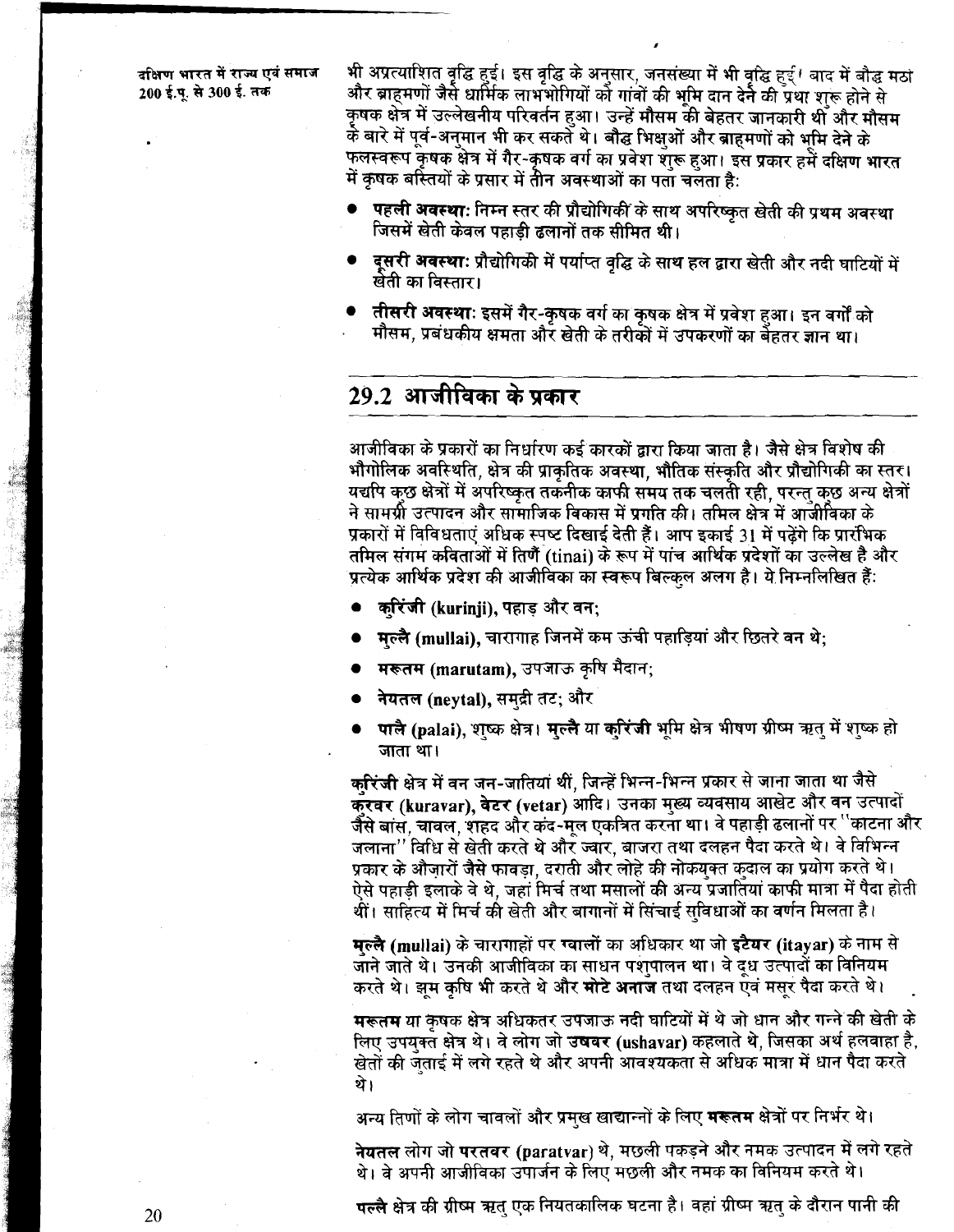दुलर्भता के कारण खेती संभव नहीं थी। इसलिए उस क्षेत्र में कुछ लोग ऐसे थे जो राहजनी, डँकैती और पशुओं की चोरी करते थे। नमक के व्यापारी और अन्य वस्तओं के व्यापारी कारवां में इस क्षेत्र से गुज़रते थे। बहुधा इसे कारवां मरवर (marava) वर्गों के लोगों द्वारा लुटे जाते थे।

उपर्युक्त चर्चा से आजीविका के निम्नलिखित प्रकार वर्गीकृत किए जा सकते हैं:

- आखेट और वन उत्पादों का संग्रहण
- पशुपालन
- खेतों की जुताई
- मछली पकडना और नमक बनाना
- राहजनी

चार्ट-1ः भू-आकृति विभाजन, निवासी और व्यवसाय

| क्षेत्र | भौगोलिक लक्षण                                                                      | निवासी                                                | व्यवसाय                                    |
|---------|------------------------------------------------------------------------------------|-------------------------------------------------------|--------------------------------------------|
| करिंजी  | पर्वतीय और वन                                                                      | ्आखेट और संग्रहण<br>(करवर और वेटर)                    | आखेट, भोजन संग्रहण<br>काटना जलाना और खेती  |
| मल्लै   | चारागाह, कम ऊंची पहाड़ियाँ चरवाहे (आवर और इटैयर)<br>और छितरे वन                    | (Ayar and Itayar)                                     | पशुपालन, झुम कृषि                          |
| मरूतम   | नदी घाटियां और मैदान                                                               | किसान (उषवर और<br>बेल्लालर)<br>(ushavar and vellaler) | कृषि जुताई                                 |
| नेयतल   | समुद्र तट                                                                          | मछुआरे (परतवर)<br>(Paratvar)                          | मछली पकड़ना, पर्ल गोता<br>लगाना, नमक बनाना |
| पल्लै   | शुष्क क्षेत्र, ग्रीष्म ऋतु में<br>पहाड़ी क्षेत्रों की चारागाह<br>र्भाम का परिवर्तन | डाक् (एयिनर, मरवर)<br>(Eyinar, Maravar)               | राहजनी, डकैती और आखेट                      |

#### बोध प्रश्न 1

- ं  $\,$  1)  $\,$  सही (  $\sqrt{\,}$  ) अथवा गलत (  $\times$  ) का निशान लगाइएः
	- i) तमिलहम् क्षेत्र में आजीविका के विविध प्रकार स्पष्ट दिखाई देते हैं।
	- ii) पांच तिनाई दक्खन, आंध्र, तमिलनाडु और केरल थे।
	- iii) पल्लै क्षेत्र एक नियतकालिक घटना है।
	- iv) दक्षिण भारत में कृषि की तृतीय अवस्था **कृषि के क्षेत्र** में गैर-कृषि वर्ग का प्रवेश है।
	- 2) प्राचीन तमिलहम् क्रे आर्थिक क्षेत्रों के बारे में पांच पंक्तियाँ लिखिए।

3) मुल्लै अथवा चारागाह में आजीविका के प्रकारों के बारे में तीन पंक्तियाँ लिखिए।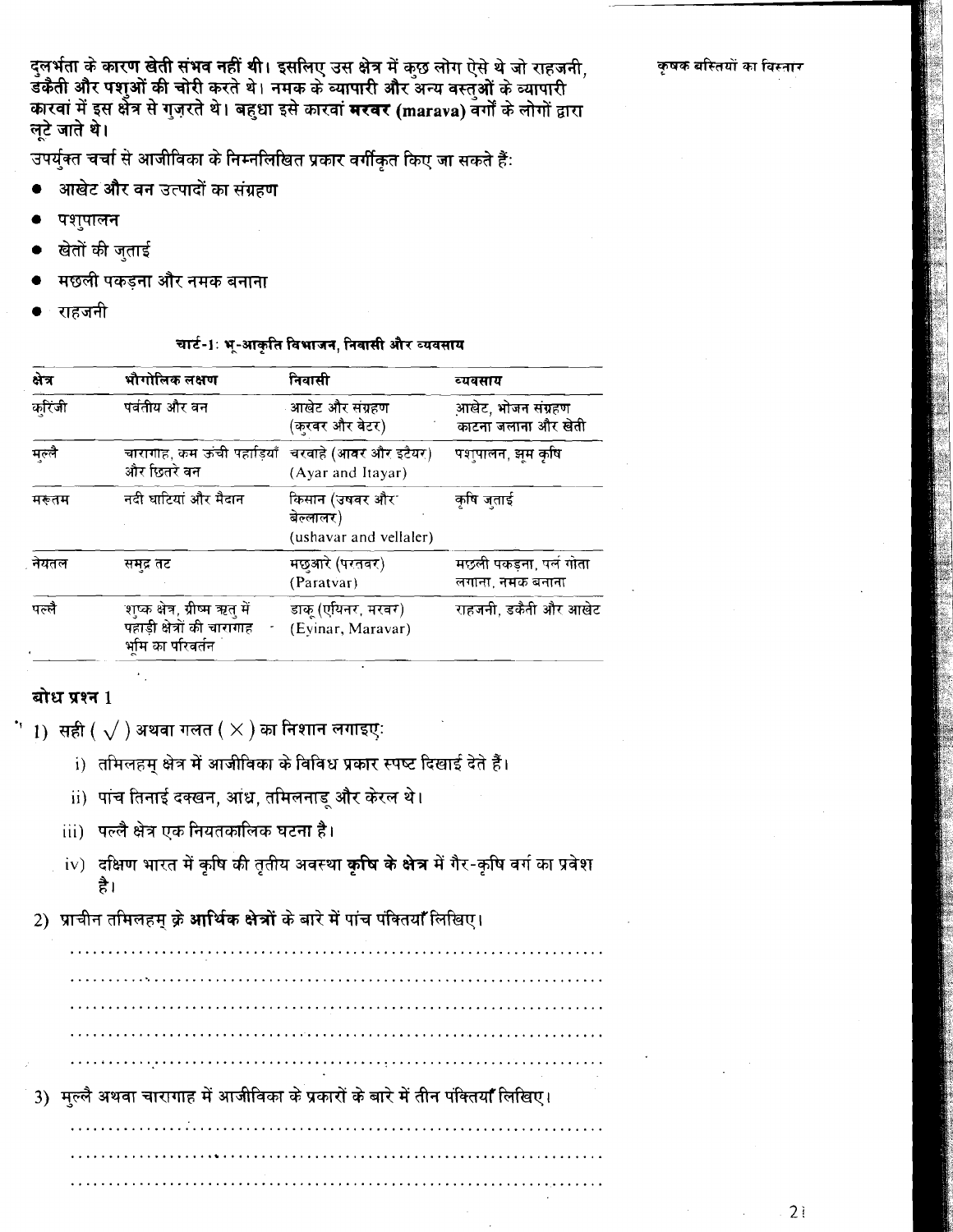#### कुषक बस्तियों का प्रसार 29.3

दक्खन और दक्षिण भारत में नवपाषण यग से लौह यग तक जनसंख्या में वद्धि एक महत्वपर्ण परिवर्तन है। यह परिवर्तन लौह यग के कई स्थानों पर दिखाई देता है। इस परिवर्तन के फलस्वरूप ऊपरी क्षेत्र (Upland Area), क्षेत्रों से उपजाऊ नदी घाटियों में बस्तियों का प्रसार हुआ और अंशतः पशुपालन से और कछ झम खेती से व्यवस्थित कषि अर्थव्यवस्था अपनार्ड गई। इस जीवन शैली की मख्य विशेषताएं इस प्रकार थीं:

- नदी घाटियों में बस्तियों का संकेन्द्रण:
- कुछ स्तरों पर दस्तकारी विशेषज्ञता:
- लोहे के औजारों और उपकरणों का व्यापक प्रयोग:
- लोहे के हल-फाल की नई प्रौद्योगिकी:
- लघ सिंचाई सविधाओं का प्रबंध; और
- शष्क भूमि फसलों से अधिक उपज देने वाली धान की आर्द्र भूमि फसलों में परिवर्तन।

पुरातत्व संबंधी स्थलों में ये परिवर्तन सम्पर्ण दक्षिण भारत में यत्रतत्र दिखाई देते हैं। ये आम तौर पर महापाषाणीय स्थलों के नाम से जाने जाते हैं। आप खण्ड 3 में महापाषाण के बारे में पहले ही पढ चके हैं। कषक बस्तियों पर चर्चा करने से पहले हम संक्षेप में महापाषाणों के बारे में बताएंगे।

महापाषाण का शाब्दिक अर्थ बडा पत्थर है। इसका संबंध लोगों की वास्तविक बस्तियों से नहीं है, बल्कि कब्र के चारों ओर पत्थरों के वृत्त में कब्र के स्थान से है। कुछ आवासीय स्थानों जैसे विरूक्कमपुलियर, अलाकरै आदि में ऐसे स्थल प्रकाश में आए हैं परन्त वे बहुत कम हैं। महापाषाण की शरुआत लगभग 1000 ई.प. मानी जाती है। परन्त बहुत से मामलों में इन्हें पाँचवी से पहली शताब्दी ई.पू. माना जाता है। कुछ स्थानों में वे इससे भी बाद के थे। कब्र के सामान में विभिन्न वस्तएं जैसे मानव अस्थियां, विभिन्न प्रकार के मिटटी के बर्तन, एक विशेष प्रकार का लाल और काला भांड, आकृति बने ठीकरें, लोहे के औजार और हथियार, मनके तथा आभूषण, उपासना की वस्तुएं और कई अन्य वस्तुएं होती हैं। इन महापाषाणयगीन अवशेषों से हमें दक्षिण भारत में लौह यग की कषक बस्तियों की भौतिक संस्कृति की जानकारी मिलती है। इसके अलावा, उनसे तत्कालीन तमिल कवियों द्वारा दिए गए प्रमाणों की पुष्टि भी होती है।

### 29.3.1 तमिल क्षेत्र की बस्तियों में कृषि उत्पादन

तमिल क्षेत्र में कषि लोहे के हल-फाल की सहायता से की जाती थी। फावडा, हल और दगती भी विभिन्न कषि कार्यों के लिए प्रयोग में लाए जाते थे। लोहार को लोहे के धातकर्म का ज्ञान था, और कछ स्थानों पर लोहा पिघलाने के लिए प्रयक्त भटिटयां भी थीं। ऐसे स्थानों से लौहचर्ण भी प्राप्त हुआ है। गहरी जताई के लिए लोहे के नोक वाला हल आवश्यक है। धान और गन्ने के लिए गहरी जताई आवश्यक है। हल के उपयोग के बारे में साहित्य और शिलालेखों में प्रमाण मिलते हैं। तमिलहम गफा शिलालेखों में हल-फाल के व्यापारी को दाता के रूप में चित्रित किया गया है। बैलों और भैसों को हल जोतने के काम में लाया जाता था। ताकतवर पशओं को खेतों की जताई पर लगाने से कृषि कार्यों में अधिक कार्य-कुशलता आई।

मिचाई-सुविधाएं कभी स्थानीय किसानों द्वारा और कभी राजाओं तथा सामंतों द्वारा जटाई जाती थीं। नदी के पानी को छोटी नालियों से खेतों में ले जाया जाता था। तमिलहम में कावेरीपटुटनम के समीप प्राचीन जलाशयों के अवशोष पाए गए। उस क्षेत्र में कम वर्षा के कारण सिंचाई महत्वपर्ण थी। उपजाऊ मरूथम क्षेत्र में धान और गन्ना दो प्रमख फसलें थीं। दलहनों की भी खेती होती थी। उस समय के साहित्य से पता चलता है कि लोगों को मौसम की कुछ जानकारी थी जो खेती की सफलता के लिए आवश्यक है।

उषवर (Ushavar) और वेल्लालर (Vellaler) प्रमुख किसान थे। उषवर का शाब्दिक अर्थ हलवाहा है और वेल्लालर का अर्थ भमि का मालिक है। कृषि के लिए श्रमिकों का एक स्रोत हलवाहों का वर्ग है। अटियोर (Atiyor) और विनैवलार (Vinaivalar) का भी उल्लेख खेतों में काम करने वाले व्यक्तियों के रूप में किया गया है।

22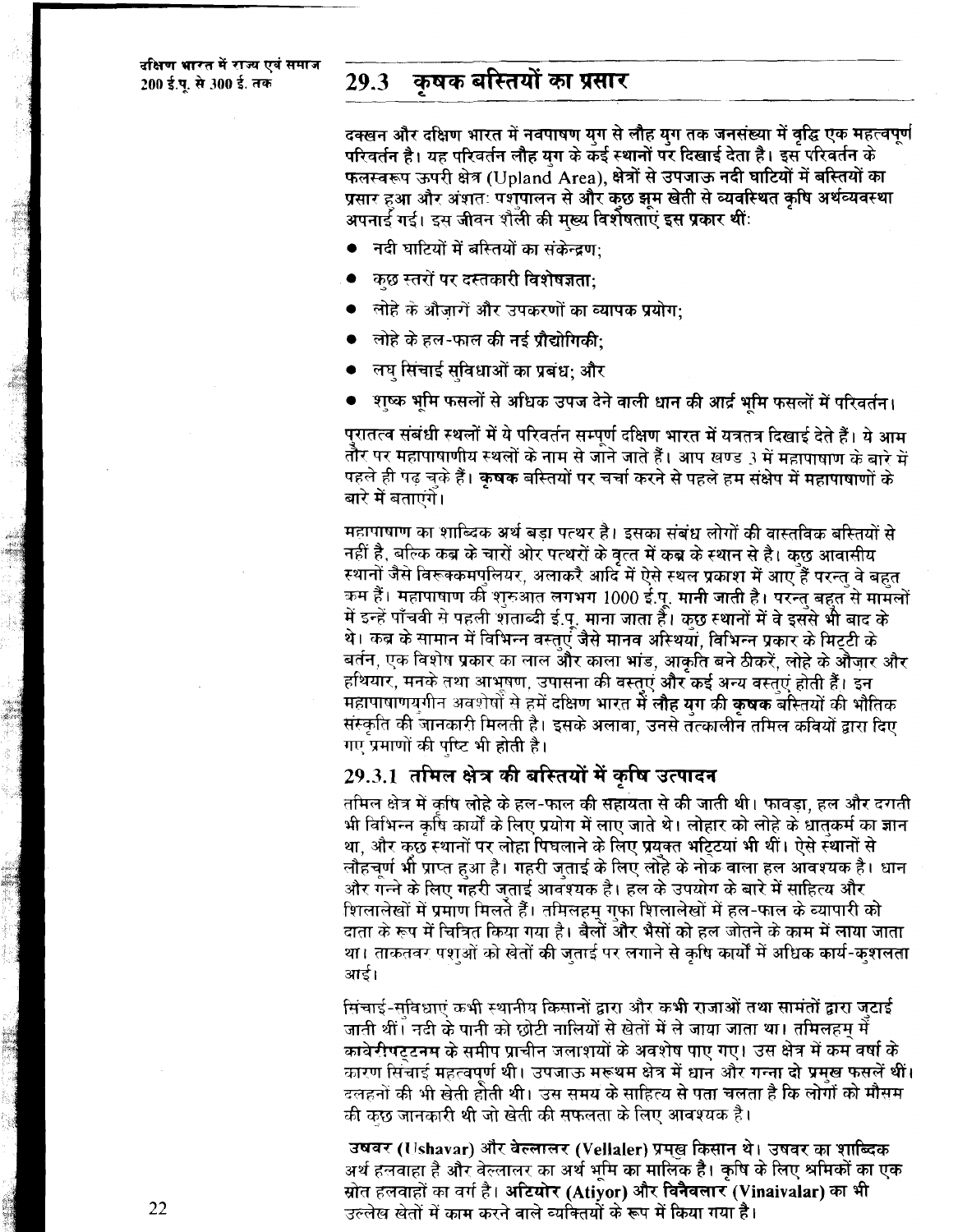अटियोर का अर्थ संभवत: गलाम है और विनैवलार का अर्थ ''मजदरी'' अर्जित करने वाला कामगार। इनके मज़दरी की दर और दसरी शर्तों के बारे में बहत जानकारी प्राप्त नहीं हुई है। बड़े परिवारों के सुदस्य कृषि उत्पादन के विभिन्न कार्यों में लगे हुए पाए गए हैं। केवल परिवार के श्रम के आधार पर उत्पादन आवश्यकता से अधिक नहीं हो पाता था। फिर भी, इस कठिनाई के बावजद कषि बस्तियों में भिन्न-भिन्न वर्ग बने रहे जैसे लोहार, बढई, भाट, नतक. जादगर. पजारी. भिक्ष आदि।

### 29.3.2 टक्खन में बस्तियां

सातवाहन काल (पहली सदी ई.पू. से तीसरी सदी ई. तक) के दौरान नदी के मैदानों. समद्र तटों और पठारी भाग के दक्खन में बस्तियों की संख्या में समग्र वद्धि हुई। गोदावरी घाटी में सबसे अधिक बस्तियां थीं। सातवाहन बस्तियों की भौतिक संस्कृति में दक्खन के महापाषाणकालीन बस्तियों की अपेक्षा कछ सधार दिखाई देते थे। हल-फाल, दराती, फावडा. कल्हाडी और तीर के नोक सहित औँजार और उपकरण थे। कदाल में निरंतर कछ न कछ संधार होता रहा परन्त यह उचित ढंग से सकोटर था। करीमनगर और वारंगल के क्षेत्रों में कच्चा लोहा उपलब्ध था। इन क्षेत्रों में लोहे की खदाई से यह पता चलता है कि महापाषाण यग में भी इसका प्रचलन था। सातवाहन काल में दक्खन में सोने की खदानों के प्रमाण मिलते हैं। इन विकास कार्यों से पता चलता है कि इन क्षेत्रों में धातकर्म उन्नत अवस्था में था।

तालाबों और कंओं के रूप में सिंचाई सविधाओं की उन्हें जानकारी थी। पानी उठाने के लिए रहटों का प्रयोग किया जाता था। तालांबों और कंओं की खदाई प्रशंसनीय कार्य समझा जाता था। कछ शासकों की तालाब निर्माताओं के रूप में शिलालेखों में प्रशंसा की गई है। धनी लोग तालाब और क्एं बनवाते थे।

दक्खन के लोगों को धान रोपाई का ज्ञान था। ईसवी सदी की पहली दो शताब्दियों में कष्णा और गोदावरी नदियों के मैदानों में प्रमुख चावल उत्पादक क्षेत्र थे। काली मिट्टी वाली भूमि में कपास की खेती की जाती थी और आंध का कपास विदेशों में भी प्रसिद्ध था। समद्रतटीय क्षेत्रों के विकास में नारियल की पैदावार का बहत बड़ा योगदान रहा। दक्खन के विभिन्न भागों में आम के वक्षों और इमारती लकड़ी के अन्य वक्षों के रोपण के बारे में भी सना जाता है।

दक्खन में श्रमिकों का स्रोत, मजुदुरी पर श्रमिक और गलाम थे। The Periplus of the Erythraean Sea में वर्णन है कि गलामों को अरब से लाया जाता था। इससे स्पष्ट होता है कि समाज में स्पष्ट अंतर और वर्ग भेंद था। तमिल क्षेत्र में "उच्च" और "निम्न" वर्ग के बीच अंतर था। <sup>''</sup>उच्च वर्ग'' में शासक और सामंत तथा **वेल्लाल** और वेलीर वर्ग आते थे. जो भूमि के मालिक थे। ''निम्न'' वर्ग में साधारण किसान, भाट और नृतक तथा कामगार आदि थे। दक्खन के उन क्षेत्रों में यह अंतर और अधिक निश्चित रूप से उभरा, जहां स्थानीय विकास कार्यों और उत्तर के आदर्शों तथा विचारधारा का सम्मिलन पहले हुआ था।

### 29.4 स्वामित्व का अधिकार

सम्पदा और सम्पत्ति के आधार पर सामाजिक अंतर के फलस्वरूप स्वामित्व के आधार की समस्या उत्पन्न होती है। सदर दक्षिण में हमने देखा है कि वहां कछ वेल्लाल वर्ग थे जो ज़मीन के मालिक थे। इससे प्रतीत होता है कि दूसरों की ज़मीन में मज़दूरी पर काम करने की अपेक्षा स्वयं भमि का मालिक होना अच्छा समझते थे। कभी-कभी सामंत अपने सैनिकों और भाटों को ऊर<sup>ें</sup>(Ur) बस्तियां दे देते थे। इसके परिणामस्वरूप जिस व्यक्ति को ज़मीन दी गई थी. उसे उन **ऊर (Ur) बरितयों से आय संग्रह करने का अधिकार मिल जाता था**।

आम तौर पर खेतों का सामूहिक स्वामित्व होता था और सामंतों के करों का भुगतान करने के बाद उत्पाद का उपयोग भी सामुहिक रूप से होता था। दक्खन में भूमि स्वामित्व का स्वरूप अधिक स्पष्ट है। वहां गहपति (Gahapati) परिवार थे,'जो भमि के स्वामी और व्यापारी. दोनों होते थे। एक शिलालेख के अनसार पश्चिमी दक्खन के नाहापन क्षत्रपा शासक का दामाद उशावदत्ता ने ब्राहमण से जुमीन का एक प्लाट खरीदा और उसे बौद्ध संघ को दान में दे दिया। इससे यह स्पष्ट है कि भूमि का स्वामित्व व्यक्तिगत भी होता था। इस कार्य में स्वामी को 40,000 कहापन (Kahapana) सिक्के मिले। सातवाहन राजाओं ने भमि और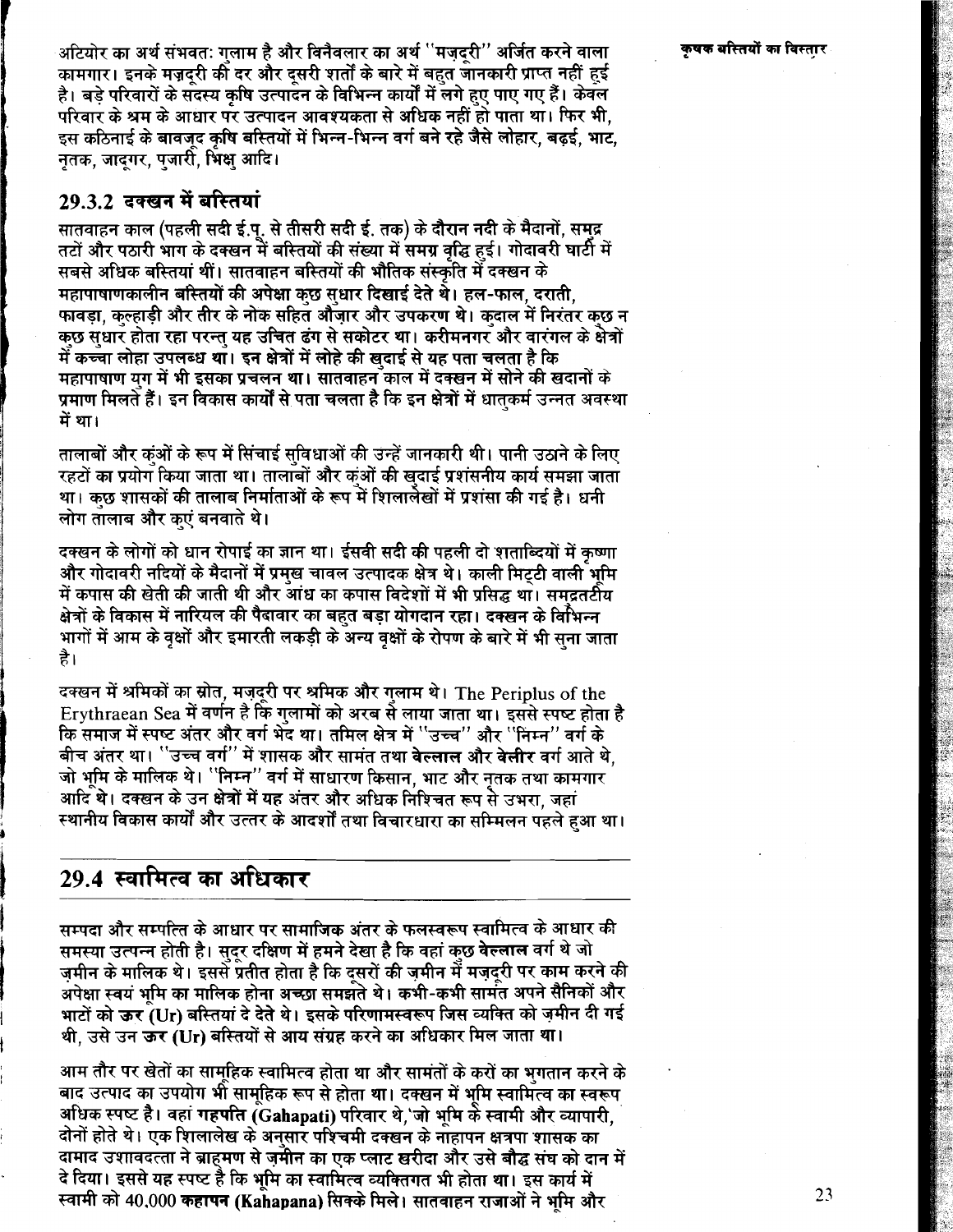यहां तक कि गांव भी धार्मिक लाभभीगियों को दान में दिए। साधारण भक्तों ने बाट में इस प्रथा का अनुकरण किया। उस काल के शिलालेखों से पता चलता है कि व्यक्तिगत स्वामित्व में थोड़ी-थोड़ी ज़मीन होती थी।

### बोध प्रश्न 2

| 1) निम्नलिखित के सामने ( $\sqrt{}$ ) अथवा ( $\times$ ) का निशान लगाइए:                                     |  |
|------------------------------------------------------------------------------------------------------------|--|
| महापाषाण युगीन स्मारक नवपाषाण युग के अवशेष हैं।<br>i)                                                      |  |
| ii) कदाल से मोटे अनाज की खेती नहीं की जा सकती है।                                                          |  |
| iii) तमिल क्षेत्र की नदी घाटियों में सिंचाई की सुविधाओं की जानकारी<br>नहीं थी।                             |  |
| iv) सामंत मंदिरों को गांव दान में देते थे।                                                                 |  |
| v) दक्खन में व्यक्ति भूमि के स्वामित्व का हकदार नहीं था।                                                   |  |
| 2) प्राचीन दक्षिण भारत में कृषि प्रधान गांव की छः विशेषताएं बताइए।                                         |  |
|                                                                                                            |  |
|                                                                                                            |  |
|                                                                                                            |  |
|                                                                                                            |  |
|                                                                                                            |  |
|                                                                                                            |  |
|                                                                                                            |  |
| 3) दक्खन में कृषि बस्तियों में औज़ारों और उपकरणों तथा सिंचाई सुविधाओं के बारे में<br>पांच पंक्तियाँ लिखिए। |  |
|                                                                                                            |  |
|                                                                                                            |  |
|                                                                                                            |  |
|                                                                                                            |  |
|                                                                                                            |  |
| 4) दक्खन में भूमि स्वामित्व के बारे में पांच पंक्तियाँ लिखिए।                                              |  |
|                                                                                                            |  |
|                                                                                                            |  |
|                                                                                                            |  |
|                                                                                                            |  |

#### राजस्व और अधिशेष वसूली  $29.5$

आय का मुख्य स्रोत भूमि राजस्व है। राज्य द्वारा भू-राजस्व की वसूली एक संगठित तंत्र के<br>माध्यम से की जाती थी। इस भाग में हम भू-राजस्व और इसकी वसूली के बारे में चर्चा करेंगे।

## 29.5.1 कृषि से राजस्व

तमिल साहित्य में सामंतों द्वारा प्राप्त अंशदान का उल्लेख इरै (irai) और तिरै (tirai), दो किस्मों के रूप में किया गया है। इरै अधिक नियमित अंशदान और तिरै, शुल्क-प्रतीत होता है। दुर्भाग्यवश हमारे पास तत्कालीन अभिलेखों से राजस्व वसूली की दर और तरीके के बारे रेंगे हुए सारा स्टेल के बार से सारा सारा करने के सारा से हुए सारा से सारा से करने हैं।<br>में अधिक जानकारी नहीं है। राजस्व वसूली के लिए शासकों के भद्र और नम्र व्यवहार करने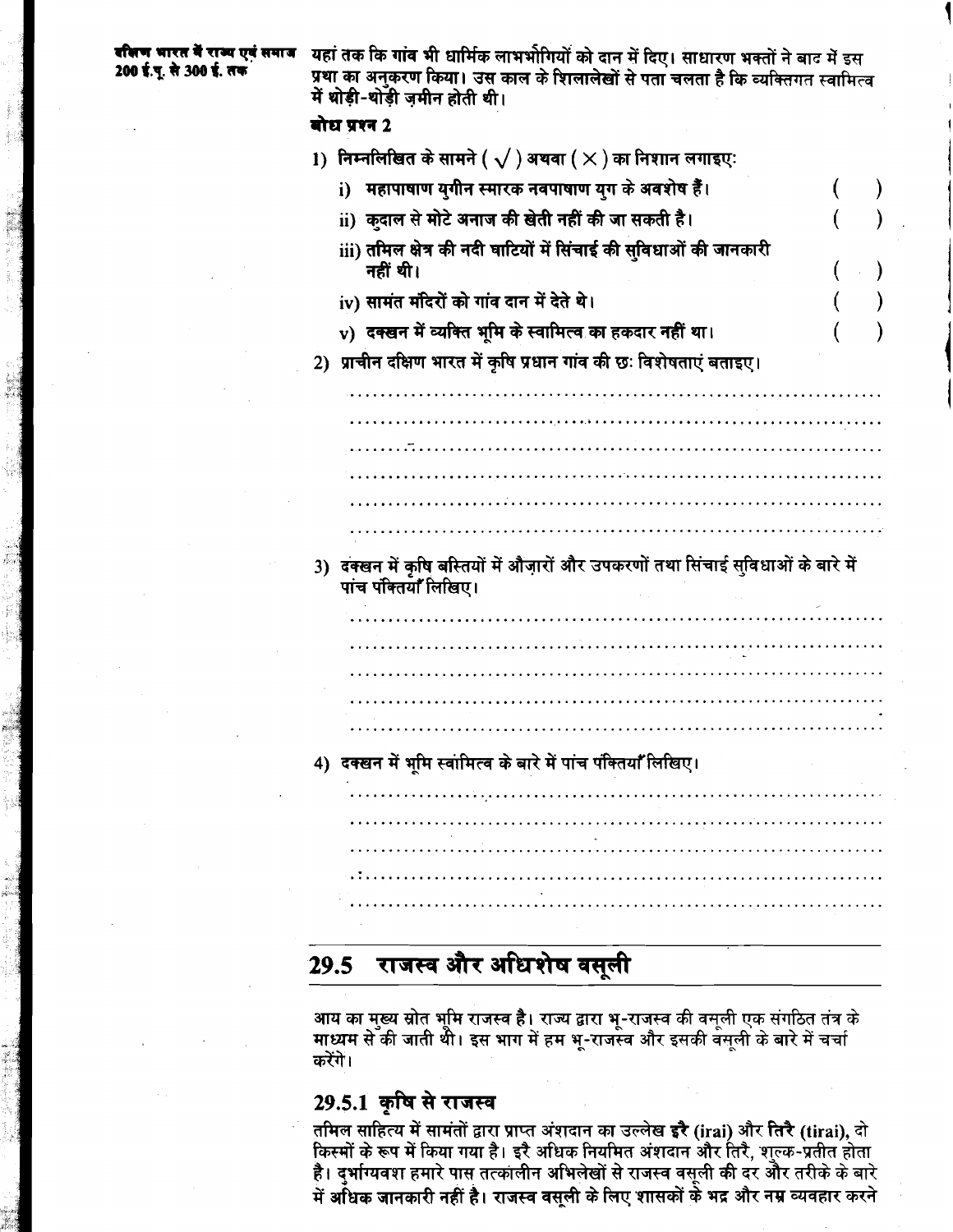की हिदायत दी जाती थी। इससे यह प्रतीत होता है कि किसानों से अपना हिस्सा लेने में प्राधिकारियों द्वारा जोर-जबरदस्ती और ज्यादतियां की जाती थीं।

मानवाहनों के शासनकाल में दक्खन में राजस्व प्रणाली संभवतः अधिक नियमित थी. परन्त इस संबंध में भी अधिक स्पष्ट ब्यौरे नहीं हैं। हम करों के कछ नामों जैसे कर, देय, मेय, भाग के बारे में सनते हैं।

इन शब्दों के असली महत्व या राज्य द्वारा वसली गई राजस्व की राशि के बारे में कछ मालम नहीं है। बौद्ध संघों और ब्राहमणों को ग्रामदान में दान किए गए गाँवों का राजस्व भी शामिल था। ऐसे मामलों में कुछ छुटों का उल्लेख है। ये छट निम्नलिखित थीं:

- i) किसी प्रकार का शल्क वसली के लिए राजा के सैनिकों के प्रवेश के विरुद्ध;
- ii) गांव से किसी भी वस्त को अपने अधिकार में लेने के लिए शाही अधिकारियों के विरुद्ध।

इनसे यह स्पष्ट होता है कि:

- साधारणतया जब सैनिक गांव में आते थे तो उन्हें ग्रामवासियों को धन या वस्तु देनी पडती थी: अथवा
- सैनिकों को राजस्व वसूली का अधिकार मिला हुआ था।

ऐसा प्रतीत होता है कि सातवाहन क्षेत्र के ग्रामीण क्षेत्र **गोलमिक (Gaulmika)** के अधीन थे, जो एक छोटी सैन्य इकाई का प्रभारी था। जब बौद्ध मठों अथवा बाहमणों को भमि दी जाती थी तो राज्य को यह गारंटी देनी पडती थी कि ग्रामीण क्षेत्रों में तैनात सैनिक उनके अधिकारों में हस्तक्षेप नहीं करेंगे।

### 29.5.2 तमिल क्षेत्र में संसाधनों का अर्जन और वितरण के तरीके

उन लोगों तक संसाधन कैसे पहुंचे, जिन्हें उनकी आवश्यकता थी? दक्खन में सगठित राज्य प्रणाली के अधीन नियम और प्रथाओं के अनुसार विनियोजन के तरीके विनियमित किए गए थे। आपने इकाई 28 में पढ़ा है कि सदर दक्षिण में अभी नियमित राज्य प्रणाली विकसित होनी थी, इसलिए वहां संसाधनों के वितरण की कोई सुनियोजित प्रणाली नहीं थी।

तमिल क्षेत्र में कृषक बस्तियों में संसाधन वितरण के कई तरीके विद्यमान थे। यहां हम उपहार द्वारा पनर्वितरण के महत्वपूर्ण तरीकों का वर्णन करेंगे। उपहार संभवतः संसाधन परिचालन का सबसे अधिक आम तरीका था। प्रत्येक उत्पादनकर्ता अपने उत्पादन का कुछ भाग उन व्यक्तियों को दे देता था. जो कार्य करते थे। बढिया भोजन अथवा वस्त का उपहार पुनर्वितरण का साधारण रूप था। लुट-पाट और छापों से पहले और बाद में योद्धाओं को दावतें दी जाती थीं। गरीब गायक और नतीकयां. जो सामंतों की प्रशंसा में गाते और नाचते थे. भरपेट भोजन और पहनने के वस्त्रों की चार में एक दरबार से दसरे दरबार में भटकते रहते थे। कभी-कभी दावत के अलावा उपहार की वस्तओं में आयातित बढिया शराब. रेशमी वस्त्र तथा स्वर्ण आभूषण भी दिए जाते थे। ब्राहमण पुजारियों और योद्धाओं को बहुधा अपनी सेवाओं के उपलक्ष्य में गांव और पश उपहार में मिलते थे। प्राचीन तमिल क्षेत्र में ब्राहमणों को गांव दान में देने से ब्राहमण बस्तियों का आविर्भाव हुआ। समृद्ध और शक्तिशाली व्यक्तियों के तीन वर्गों द्वारा उपहार के माध्यम से पुनर्वितरण कार्य किया जाता था। ये तीन वर्ग थे कृषक बस्तियों के राजा वेंतर (Vendar), छोटे सामंत वेलीर (Velir) और समृद्धशाली कृषक परिवार बेल्लालर (Vellalar)।

## 29.5.3 वसूली में ज्यादतियां

उपहारों के वितरण को संभव बनाने के लिए यह आवश्यक था कि केन्द्र में संसाधन एकत्र किए जाते थे। यह केन्द्र मुखिया का निवास स्थान होता था। केन्द्र से उपहारों का वितरण, पनर्वितरण की एक महत्वपूर्ण विशेषता थी। संसाधनों को एकत्र करने के लिए बहुधा कु**षक** र्कत्र की लूट-पाट की जाती थी। अनाज और पशु लूटे जाते थे। लूट में जिस वस्तु को वे नहीं ले जा सकते थे, उसे वे नष्ट कर देते थे। किसानों की बस्तियों को जला दिया जाता था, शत्रुओं की फसलों को नष्ट कर दिया जाता था और समृद्ध बागानों को बजर भूमि में बदल दिया जाता था; उन लुटेरों के दुष्कार्यों में से कुछ ये थे। पहाड़ी क्षेत्रों और चारागाहों के मारबर (marava) लड़ाकू को सामंतों द्वारा बस्तियां लुटने के काम में लाया जाता था। ऐसे लरेगें के लग के माल को मारता लगकशों में मुक्तिक्रिके किया कुला था और मुक्ति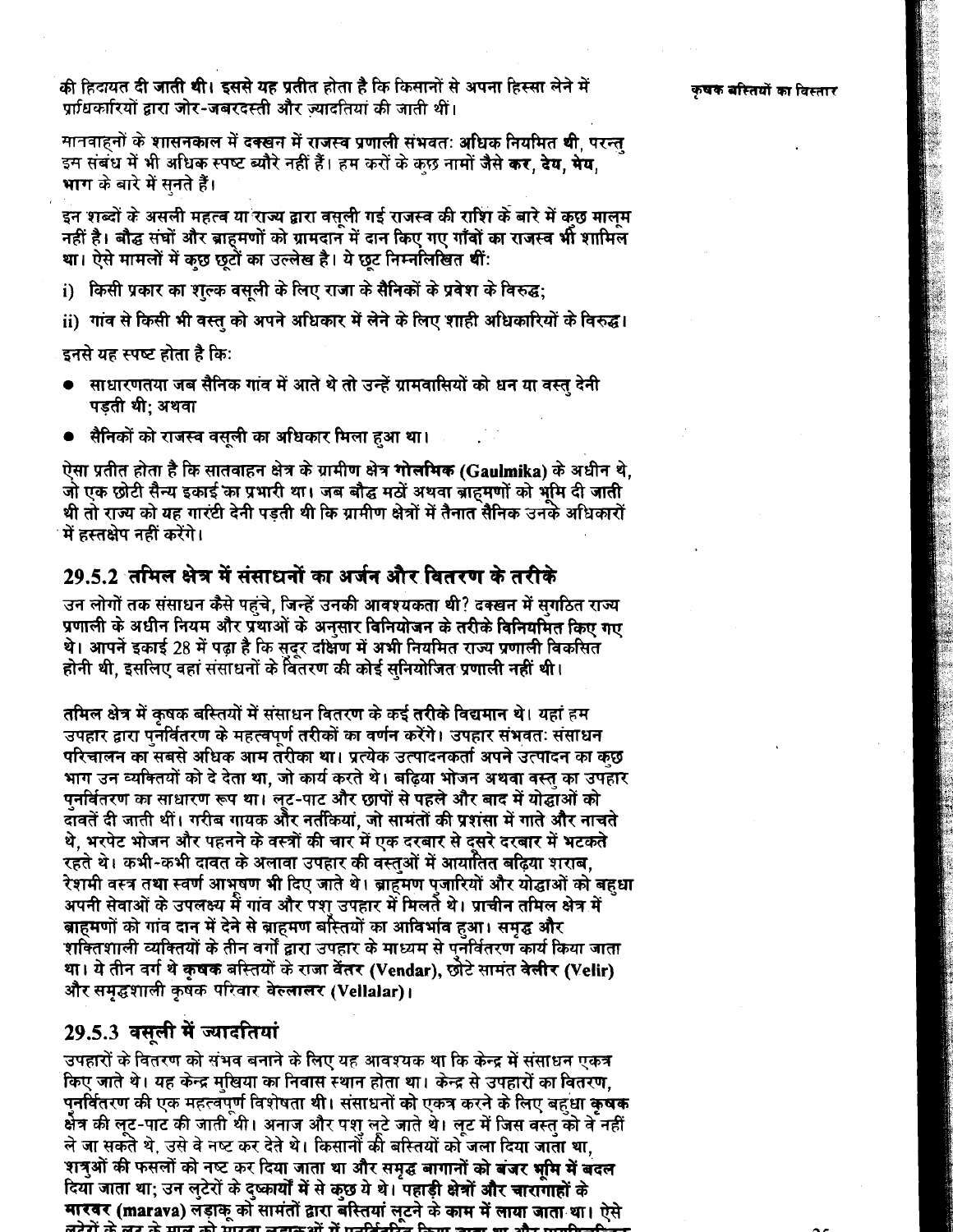दक्षिण भारत में राज्य एवं समाज 200 ई.पू. से 300 ई. तक

धार्मिक अनुष्ठान के लिए उपहार और पारिश्रमिक स्वरूप ब्राहमण पुजारियों को दिया जाता था। किसानों की असुरक्षित दुर्दशा और जिस प्रकार उन्हें आतंकित किया जाता था और उनका शोषण होता था. इसका प्रमाण **संगम** साहित्य के कई गीतों में मिलता है।

गरीबों और किसानों पर की गई इन सभी ज्यादतियों के बावजद, यद्ध को प्रभावशाली उत्साहपर्वक मनाया जाता था। इसे एक प्रथा का रूप दिया गया था। युद्ध पूजा का प्रचार उन योद्धाओं के साहस की प्रशंसा से किया जाता था. जिनका स्मारक पत्थर उपासना की वस्त या पजा की वस्त बनाए गए थे। **पण (Pana)** गायक सामंतों और उसके सैनिकों के वीरोचित गणगान करते थे। संसाधन की कमी के कारण लट का माल हथियाना जरूरी था। ्कभी-कभी ज्यादतियों के फलस्वरूत संसाधन नष्ट हो जाते थे। सामत के स्तर पर पनर्वितरण या तंत्र अपने आप में परस्पर विरोधी था।

#### बोध प्रश्न 3

- 1) निम्नलिखित पर सही (  $\sqrt{}$  ) अथवा गलत (  $\times$  ) का निशान लगाइए:
	- i) इरै और तिरै राजस्व की दो मदें थीं. जिन्हें नकद किया जाता था।
	- ii) **गोलमिक (gaulmikas)** सातवाहन के ग्रामीण प्रशासक थे।
	- iii) भाट और नृतक पशओं और भमि का उपहार पाने के लिए एक दरबार से दूसरे दरबार में घमते रहते थे।

 $\mathcal{E}$ 

- iv) प्राचीन तमिल क्षेत्र में लुट-पाट की कार्रवाई एक प्रथा बन गई थी।
- 2) प्राचीन दक्षिण भारत में लट-पाट युद्धों के बारे में पांच पंक्तियाँ लिखिए।

3) प्रारंभिक तमिल क्षेत्र में अधिशेष के विनियोजन में ज्यादतियों के बारे में पांच पंक्तियाँ लिखिए।

#### सामाजिक संगठन 29.6

इस भाग में हम तमिलहम् और दक्खन के क्षेत्र में विभिन्न सामाजिक समूहों और प्रथाओं के बारे में पढेंगे। आइए सबसे पहले तमिल क्षेत्र के बारे में चर्चा करें।

### <u>29.6.1</u> तमिल समाज

प्राचीन तमिलहम् में समाज का स्वरूप मूलतः आदिवासी था। उसमें नातेदारी संगठन, गणचिन्ह पूजा और जनजाति पुजा एवं प्रथाएं विद्यमान थीं। सभी तिणौं या आर्थिक क्षेत्रों में जनजाति रीति-रिवाज विद्यमान थे, परन्त प्रमुखतया कृषि क्षेत्रों में धीरे-धीरे परिवर्तन होने लगे। इन क्षेत्रों में सामाजिक संगठन जटिल हो रहे थे। यह धीरे-धीरे पराने नातेदारी संबंधों के टूटने और वैदिक वर्ण अपनाने के कारण हो रहा था। सामाजिक वर्ग भेद या विभिन्न सामाजिक वर्गों के बीच असमानताएं उभर रहीं थीं और ''उच्च'' और ''निम्न'' के बीच बहत अंतर हो गया। भमिधारी **वेल्लालर** और वेल्लाल किसान कषक बस्तियों में मल उत्पादक वर्ग बन गए थे।

26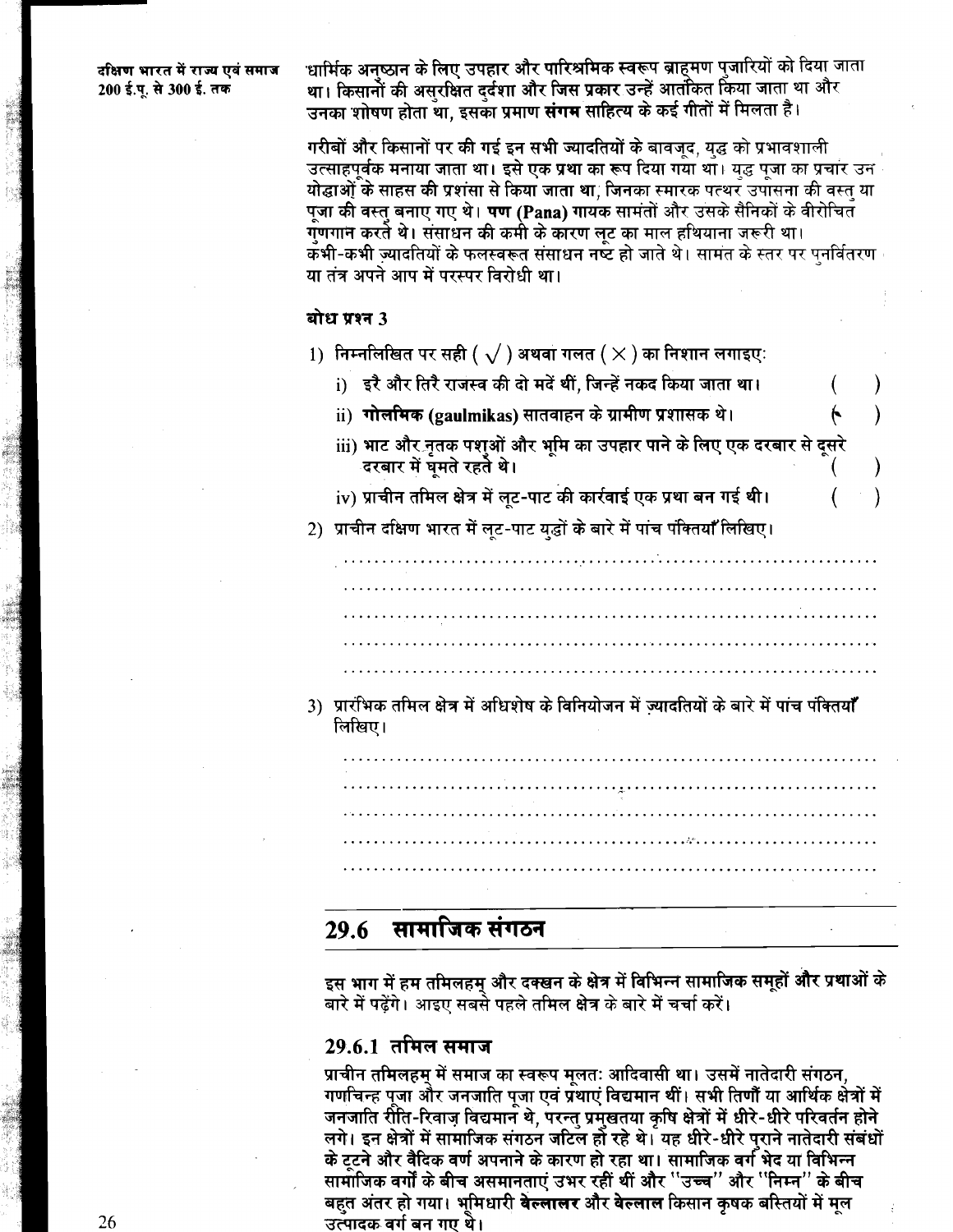दस्तकारी विशेषज्ञता कृषि उत्पादन की केवल प्रारंभिक और पुरक थी। हम लोहारों (कोल्लन) और बढ़ई (तच्चन) के बारे में सनते हैं। विस्तृत परिवार उनकी उत्पादन इकाई थी। बनाई उनका अन्य व्यवसाय था।

ग्रामवासियों की धार्मिक पूजाएं और उपासना प्रथाएं पुराने आदिवासी धार्मिक अनुष्ठानों के अनुसार थी जिनसे धार्मिक अनुष्ठान वर्गों का होना आँवश्यक था जैसे **वेलन** वेटुबन आदि। वे अध्यात्मिक तत्वों और उनके प्रबंध की देखभाल करते थे। परन्तु समाज ''पूजारी प्रधान'' नहीं था। वहां पर्याप्त अधिशेष था, जिसके फलस्वरूप व्यापारी वर्ग समृद्धिशाली जिस वस्त का व्यापार करते थे, उसके नाम से जाने जाते थे। इस प्रकार हम **उमण**न (नमक का व्यापारी), कलवाणिकन (अनाज का व्यापारी), अरूवैवाणिकन (वस्त्रों का व्यापारी), पोनुवाणिकन (स्वर्ण व्यापारी) आदि के बारे में सनते हैं। बाद में ये व्यापारी वर्ण व्यवस्था के अंतर्गत आ गए। उस समय तक वर्ण व्यवस्था का सदर दक्षिण में काफी प्रभाव हो गया था। तमिल व्याकरण की प्राचीनतम उपलब्ध कृति **तोलकोप्पयम** में यह वर्णन मिलता है कि तमिल समाज चार वर्णों में बंटा हुआ था। इस कृति के अनुसार, व्यापारी **वेश्य** वर्ग के थे। दर दक्षिण में, विशेष कर मदरै और तिरूनेलवेल्लि क्षेत्रों में पांड्य देश में इन व्यापा⊧ कुछ असनातनी धार्मिक वर्गों से जड़ा हुआ पाया गया है। उन्हें इस क्षेत्र के प्रारंभिक शिलालेखों में जैन और बौद्ध धर्म तपस्वियों के गफा निवासदाता के रूप में वर्णित किया गया<sup>.</sup> है। असनातनी सम्प्रदाय के योगियों की उपस्थिति से ऐसा प्रतीत होता है कि उस क्षेत्र में उनके कुछ अनयायी थे।

यह स्वाभाविक है कि प्रमुख वर्गों ने मरूतम के कुषक क्षेत्रों में अपने केन्द्र इस कारण से स्थापित किए कि केवल बहां ही गैर-उत्पादनकर्ता वर्गों को आजीविका के लिए आवश्यक अधिशेष संसाधन उपलब्ध थे। कृषि क्षेत्र मरूतम के सामंतों ने यह दावा करना शुरू किया कि वे सुर्यवंश या चन्द्रवंश के वंशज हैं, जैसा कि उत्तर भारत के क्षत्रिय हैं।

सामंत कृषक बस्तियों में किसानों का शोषण करते थे और समीपवर्ती क्षेत्रों के **मरवा** वर्गों की सहायता से अधिशेष वसूल करते थे। वे बहुधा गांवों को लूटते थे। संगम कविताओं में नायकों के युद्ध और युद्धोंचित गुणों का वर्णन है। पाण गायकों **और विरालि** नृतकों के कार्य नायकों और उनकी वीरता का बखान करना था। इस प्रकार, हम देखते हैं कि प्राचीन तमिलहम् के कृषक मरूतम क्षेत्र में समाज में प्राचीन जनजाति प्रथाओं और वैदिक आदर्शों तथा सिद्धांतों का सम्मिश्रण है।

### 29.6.2 दक्खन में समाज

दक्खन मे सभी तीनों धार्मिक व्यवस्थाओं अर्थातु सनातन धर्म, बौद्ध धर्म और जैन धर्म के काफी अनयायी थे।

सातवाहन शासकों ने वैदिक कर्मकांड को प्रश्रय दिया। उदाहरण के लिए, सातवाहन परिवार की रानी, नागनिका कई वैदिक धार्मिक अनुष्ठान करती थी और वैदिक राज्यों में उल्लिखित उपहार देती थी। जैन धर्म के उस क्षेत्र में कुछ अनयायी थे और इस अवधि में दिगम्बर सम्प्रदाय के कुछ प्रसिद्ध उपदेशक भी हुए। कोडकुंडाचार्य, मूल संघ के संस्थापक, जो दक्षिण में लोकप्रिय हुए, इसी क्षेत्र में रहते थे। बौद्ध धर्म लोकप्रिय आंदोलन के रूप में फैला और इस धर्म में बहुत बड़ी संख्या में इसके अनुयायी बने। इनमें अधिकांश व्यापारी और दस्तकार थे। बौध धर्म के महायान सम्प्रदाय ने भी काफी लोकप्रियता प्राप्त की। शासक वर्ग, धनी व्यक्तियों और कामगारों ने विहारों और स्पूतों को उदारतापूर्वक दान दिया। महायान मत के भाष्याकार आचार्य नागार्जुन के दक्षिण में बहुत ख्याति अर्जित की। कुछ विदेशी तत्वों जैसे यवनों, शकों और पल्लवों ने भी या तो वैदिक धर्म या फिर बौद्ध धर्म अपनाया। इस प्रकार इस काल में समाज में विभिन्न सांस्कृतिक तत्वों का सम्मिश्रण देखा गया है। विदेशी वंशों के शासक अपने शिलालेखों में प्राकृत का प्रयोग करते थे और बाद में संस्कृत का प्रयोग करने लगे तथा यहां तक कि भारतीय नाम और परिवार भी ग्रहण किए।

समाज का चार वर्गों में विभाजन का सिद्धांत दक्खन में सर्वविदित था। लोगों को उनके व्यवसाय के अनुसार संबोधित करने की प्रथा लोक प्रचलित थी। हलक (हलवाहा), गोलिक (गड़रिया), वर्धकी (बढ़ई), कोलिक (बुनकर) तिलपिसक (तेली) और कमार (धातुकर्मी) कुछ ऐसे ही व्यावसायिक स्तर थे। जाति अनुशासन बहुत ही लचीले थे। यह विदेशी तत्वों के साथ सम्मिश्रण के कारण हुआ। संयुक्त परिवार प्रणाली समाज की सामान्य विशेषता थी। सामाजिक जीवन में पुरुष का प्रभुत्व स्पष्टतः प्रमाणित था। कभी-कभी महिलाएं अपने पति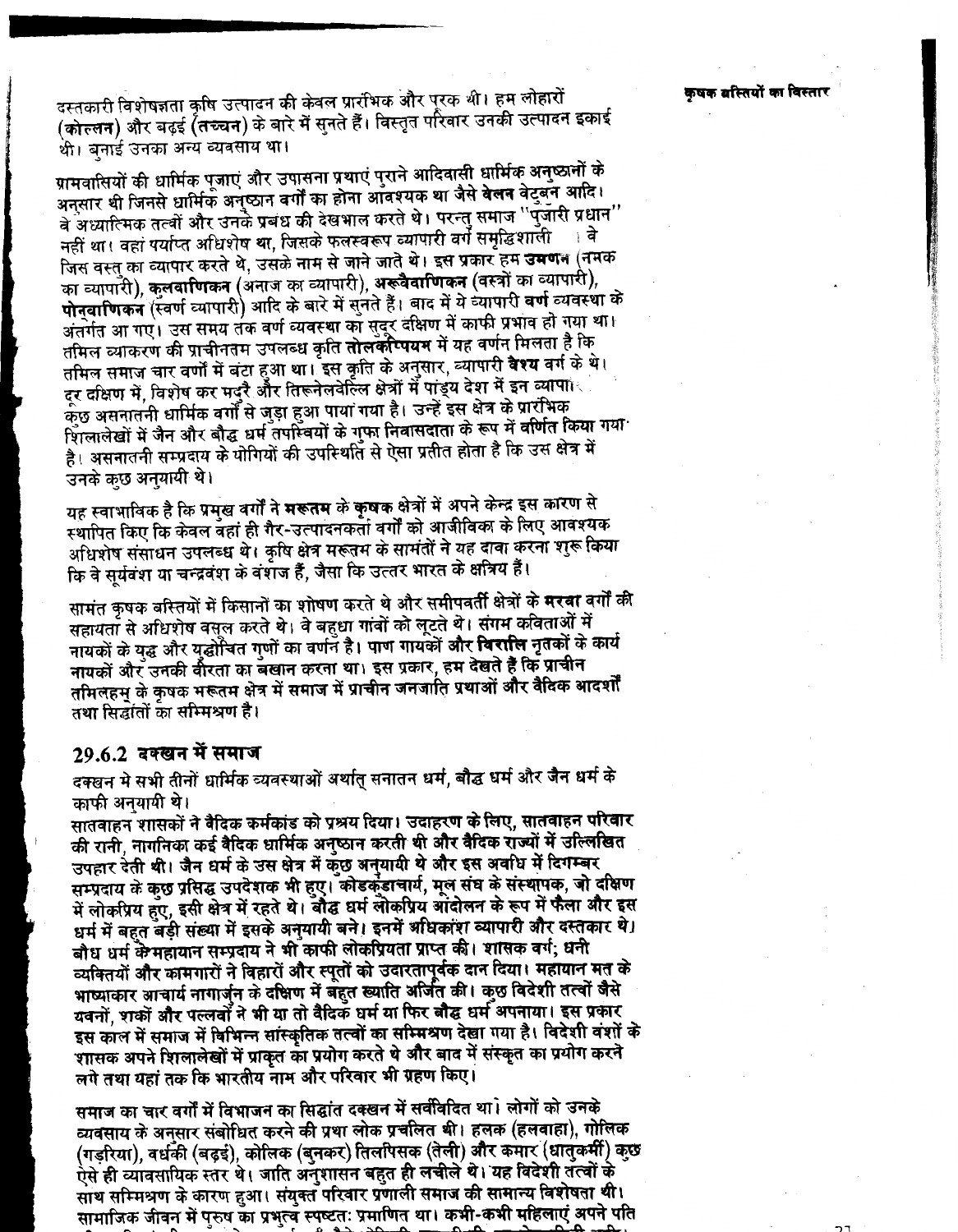#### नए तत्व और सामाजिक परिवर्तन 29.7

दक्खन में पहली शताब्दी ई. के दौरान कृषिक व्यवस्था में कुछ नए तत्व पहली बार दिखाई दिए। सातवाहन और क्षत्रपा शांसकों ने धार्मिक लाभार्थियों जैसे बौध भिक्षओं और बाहमणों को भूमि-खंड और यहां तक कि पूरे-पूरे गांव दान में दिए। भूमि के साथ-साथ, गांव से राजस्व वसूल करने के अधिकार तथा खंदानों पर अधिकार जैसे कुछ आर्थिक विशेषाधिकार भी अनुदानग्राहियों को हस्तांतरित किए गए। ऐसा प्रतीत होता है कि भूमि दान में किसानों पर कुछ वित्तीय और प्रशासनिक अधिकार भी शामिल थें। शाही अनुदान से ग्रामवासी प्रशासनिक अधिकारियों और सैनिकों को ग्रामों में उनके दौरे के समय दिए जाने वाले अनिवार्य भुगतान से मुक्त किए गए। व्यक्तियों को दिए गए पिछले कई अनुदान अस्थायी थे। परन्तु अब उन्हें स्थायी बनाने की पवत्ति उभरने लगी थी।

शासकों द्वारा धार्मिक लाभार्थियों को स्वीकृत विशेषाधिकार और छूट तथा भूमि पर स्थायी अधिकार ने अत्यन्त शक्तिशाली स्थिति प्रदान की। कृषि क्षेत्र में ये नए विकास कार्यों से भूमि व्यवस्था तथा अर्थव्यवस्था में गंभीर और दूरगामी परिवर्तन आए।

पहला, धार्मिक लाभार्थियों को नई आर्थिक और प्रशासनिक विशेषाधिकार सहित जो गांव मिले थे, उन गांवों में वे शक्तिशाली प्राधिकारी बन गए और वे उन पर अध्यात्मिक नियंत्रण भी रखते थे।

दसरा, भिक्षुओं और पुजारियों को गांव देने से गैर-काश्तकार भूमि स्वामियों की एक श्रेणी बनी। बौद्ध भिक्ष और बाहमण प्जारी स्वयं खेती नहीं करते थे। उन्हें अपनी भूमि पर काम करने के लिए अन्य लोगों को लगाना पड़ता था। इस प्रकार असली खेतिहर भूमि और उसके उत्पाद से पृथक हो गया।

तीसरा, इस किस्म का निजी स्वामित्व पहले समाप्त किया गया। वनों, चारागाहों, मत्स्य क्षेत्रों और जलाशयों पर सामहिक अधिकार था।

चौथा, लाभार्थियों का अधिकार न केवल भूमि पर ही था, बल्कि उन किसानों पर भी था जो खेती में काम करते थे। इसके फलस्वरूप किसानों के अधिकार क्षीण हो गए और वे दास बन गए।

दक्खन में विद्यमान ये परिवर्तन अनुवर्ती शताब्दियों में अन्यत्र भी प्रचलित हुए। अंत में, भूमि देने की प्रथा से अन्य विशेषताओं के साथ-साथ ऐसी सामाजिक व्यवस्था बनी जिसे कुछ विद्वानों ने "भारतीय सामंतवाद" की संज्ञा दी है।

बोध प्रश्न 4

- 1) दिए गए स्थान में सही (  $\sqrt{}$  ) और गलत ( $\times$ ) का निशान लगाइए:
- क) चारागाहरों में सामाजिक जटिलता दिखाई देने लगी। ख) तोलकप्पियम के अनुसार, व्यापारी क्षत्रिय वर्ग थे। ग) मदुरै और तिरूनेलवेल्लि क्षेत्रों में जैन और बौद्धों जैसे असनातनी सम्प्रदायों के योगियों को गुफा निवास दान में दिए गए। घ) कोंड कंडाचार्य दिगम्बर सम्प्रदाय के महासंघ के संस्थापक थे। च) समाज का चार वर्णों में विभाजन का मत दक्खन में सुविदित था। 2) तमिल क्षेत्र में दस्तकारी वर्गों के बारे में तीन पंक्तियाँ लिखिए।

3)) देक्खन में धार्मिक वर्गों को सातवाहन भूमिदान के बारे में सात पंक्तियाँ लिखिए।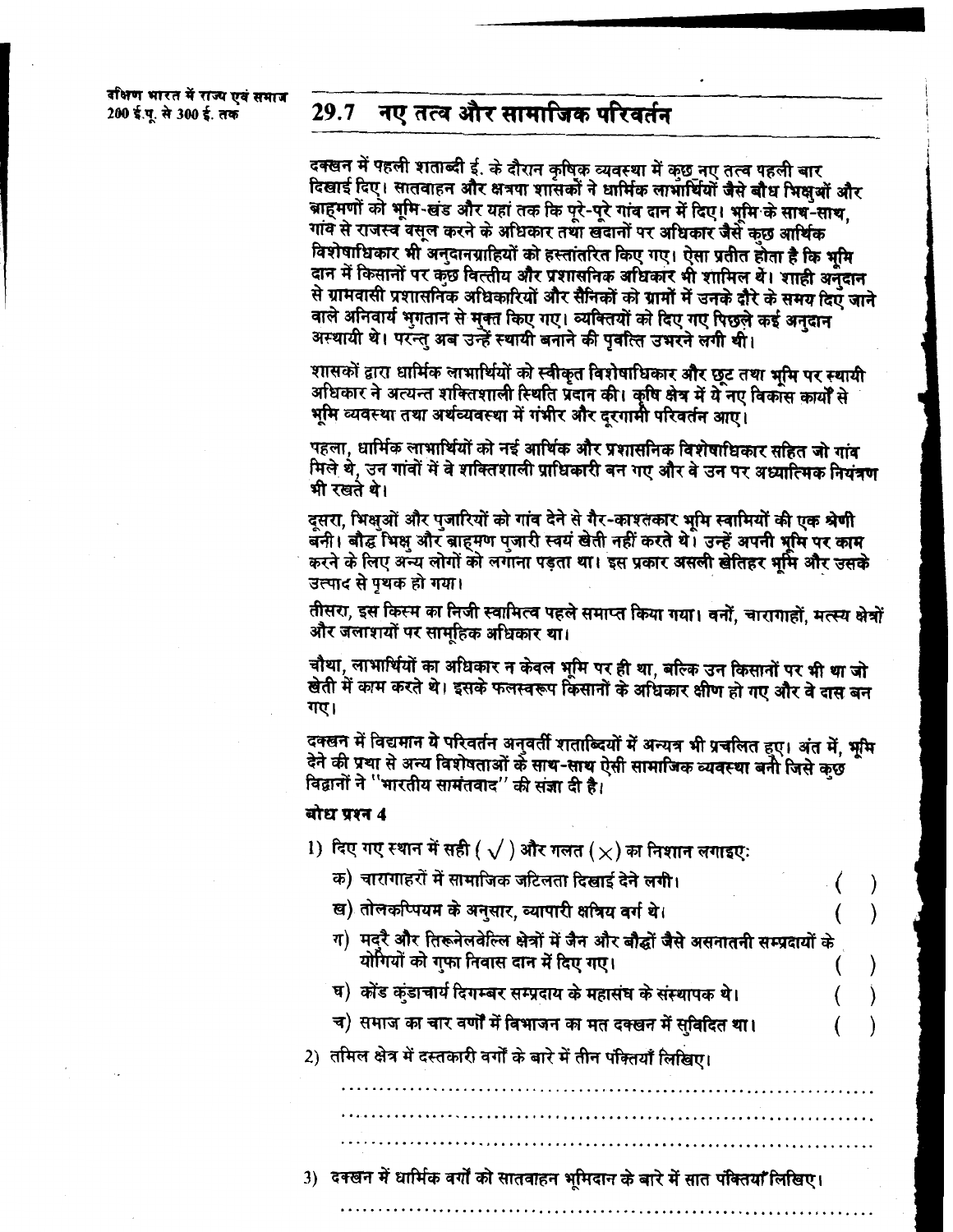4) बौद्ध भिक्षुओं और ब्राहमण पुजारियों की भूमि वान के परिणामों के बारे में एक पैरा लिखिए।

## **29.8 सारांश**

इस इकाई में हमने प्रायद्वीपीय भारत के कृषि बस्तियों और कृषक समाज के कई पहलुओं पर<br>चर्चा की है। इस इकाई में आपने निम्नलिखित के बारे में पढ़ा है:

- तमिल क्षेत्र के विभिन्न उपक्षेत्रों के आर्थिक कार्यकलाप
- कृषि बस्तियों का प्रसार
- भूमि के स्वामित्व की समस्या
- संसाधनों का संग्रहण और वितरण
- तमिल क्षेत्र और दक्खन में सामाजिक संगठन की मख्य विशेषताएं
- वे नए परिवर्तन जो ईस्वी सदी की शुरू की शताब्दियों में कृषि व्यवस्था में लागु किए गए थे और इन तत्वों द्वारा लाए गए परिवर्तन।

## 29.9 शब्दावली

पानाः तमिल क्षेत्रके प्राचीन गायक, जो सामंतों की प्रशंसा में गीत गाते थे।

कर्त्तन और दहन खेती: कृषि का अपरिष्कृत तरीका। पहाड़ी ढलानों में पेड़ों और झाड़ियों को काटा जाता है और उन्हें जलाया जाता है। इस प्रकार, ज़मीन तैयार की जाती है और बीज बोया जाता है।

**भूम खेतीः** खेती का एक तरीका, जिसमें खेती का स्थान समय-समय पर बदला जाता है। एक ही स्थान को बार-बार उपयोग करके उनकी उर्वरता को नष्ट होने से बचाने के लिए ऐसा किया जाता है।

तिनाई: प्रारंभिक तमिल क्षेत्र में भूमि के भू-आकृतिक विभाजन के लिए प्रयुक्त प्रजातिगत शब्द।

## 29.10 बोध प्रश्नों के उत्तर

### बोध प्रश्न 1

 $1)$   $\left(\sqrt{\phantom{1}}\right)$  अथवा  $\left(\times\right)$  का निशान लगाना: